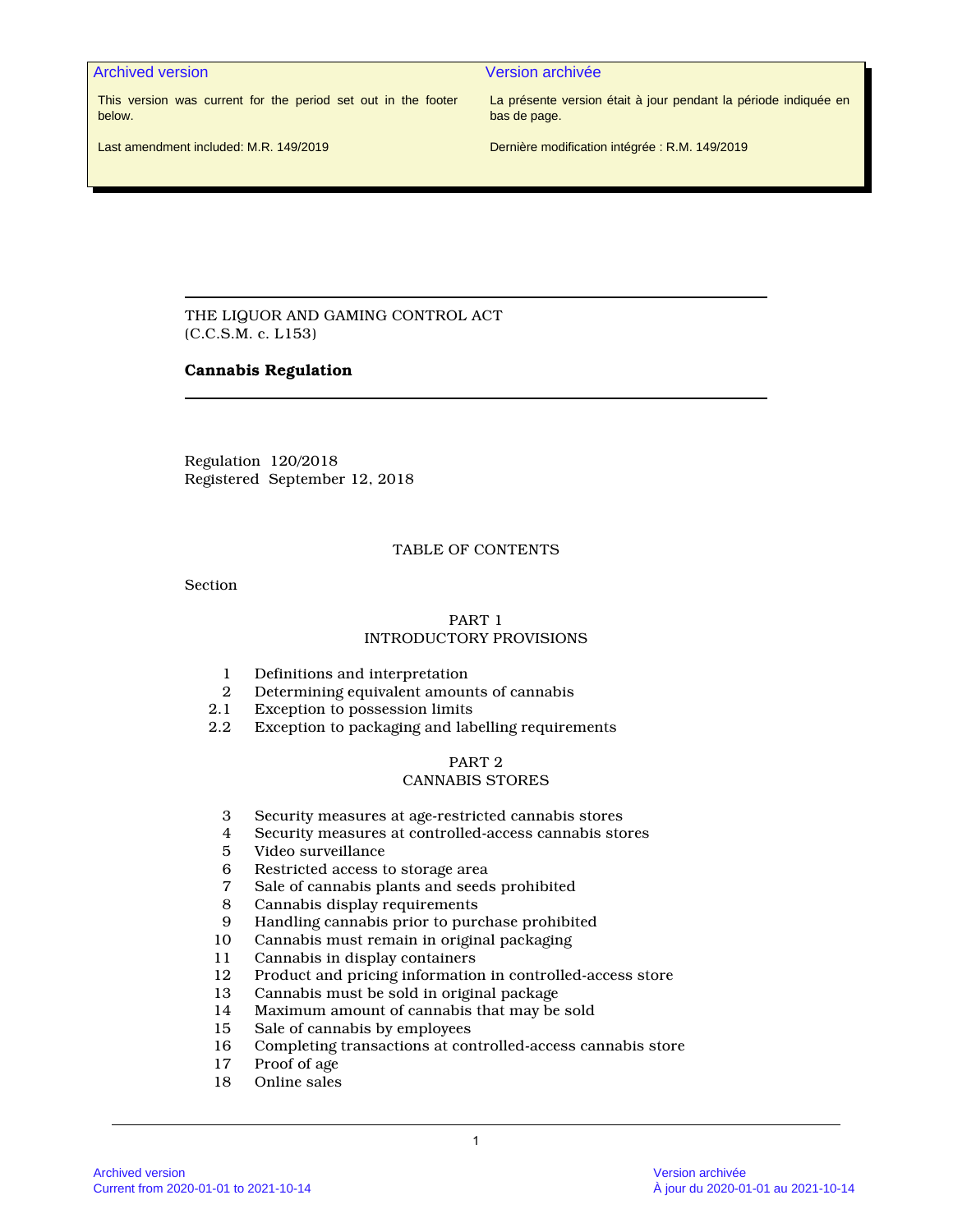- 19 Age verification<br>20 Payment prior to
- Payment prior to delivery
- 21 Packaging requirements
- 22 Delivery requirements<br>23 Inventory management
- Inventory management system
- 24 Inventory records<br>25 Reporting on inver
- 25 Reporting on inventory<br>26 Inventory and sales rec
- Inventory and sales records
- 27 Posting licence<br>28 Off-site storage
- 28 Off-site storage location requirements<br>29 Sale of organic solvents prohibited
- 29 Sale of organic solvents prohibited<br>30 Materials to purchasers
- Materials to purchasers
- 31 No return of cannabis
- 32 Treatment of cannabis that cannot be sold
- 33 Employee and storage area access records
- 34 Employment of young persons

# CANNABIS DISTRIBUTORS

- 35 Storage facility approval required<br>36 Security measures at cannabis sto
- 36 Security measures at cannabis storage facility
- Restricted access to storage facility
- 38 Employee and storage facility access records
- 39 No employment of young persons
- 40 Cannabis to remain in original packaging
- Delivery requirements
- 42 Disposal of cannabis that cannot be sold
- 43 Inventory management system<br>44 Inventory records
- Inventory records
- 45 Reporting on inventory
- 46 Inventory and sales records

# PART 4

# GENERAL PROVISIONS

- 47 Employee security screening policy
- 48 Producing records and recordings to authority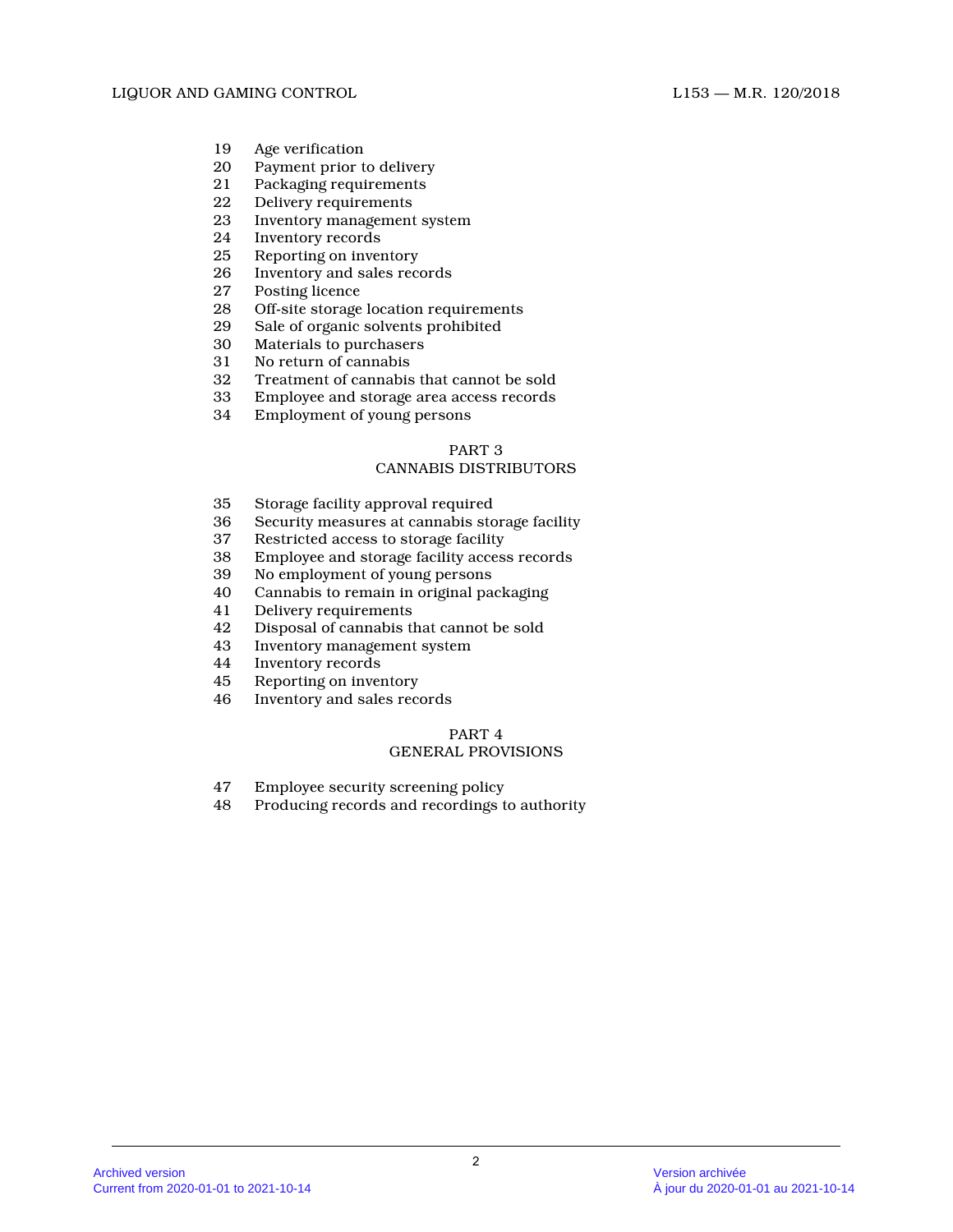# INTRODUCTORY PROVISIONS

# INTERPRETATION

# **Definitions**

**1(1)** The following definitions apply in this regulation.

**"Act"** means *The Liquor, Gaming and Cannabis Control Act* .

**"age-restricted cannabis store"** means a cannabis store that is the subject of an age-restricted retail cannabis licence.

**"cannabis producer"** means a person who is authorized to produce cannabis for commercial purposes under the *Cannabis Act* (Canada).

**"controlled-access cannabis store"** means a cannabis store that is the subject of a controlled-access retail cannabis licence.

**"display container"** means a container that allows a person to see and smell cannabis inside the container, but that does not allow a person to touch that cannabis.

# **"licensee"** means

(a) the holder of a retail cannabis licence in Part 2;

(b) the holder of a cannabis distributor licence in Part 3; and

(c) the holder of a retail cannabis licence or a cannabis distributor licence in Part 4.

**"retail area"** means the area of a cannabis store set out in the retail cannabis licence where members of the public may be present.

**"storage area"** means the area of a cannabis store set out in the retail cannabis licence where cannabis that is not available for immediate sale is stored.

**1(2)** For the purposes of this regulation,

(a) the holder of a retail cannabis licence and the principals of the holder are deemed to be cannabis store employees; and

(b) the holder of a cannabis distributor licence and the principals of the holder are deemed to be cannabis distributor employees.

# **Determining equivalent amounts of cannabis**

**2 Posisfy** For the purposes of the Act, the amount of a class of cannabis that is equivalent to 1 g of dried cannabis is to be determined in accordance with Schedule 3 of the *Cannabis Act* (Canada).

M.R. 149/2019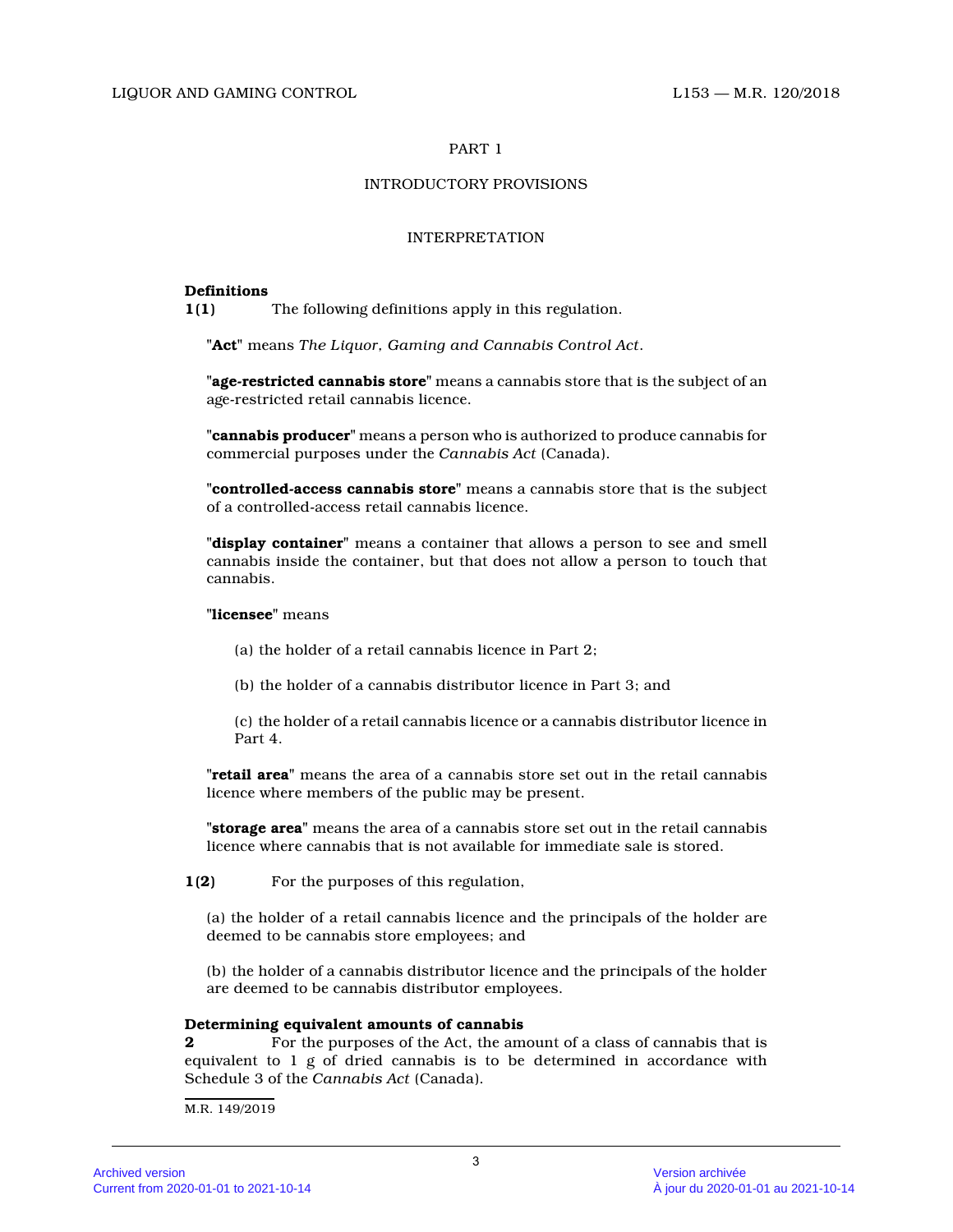# EXCEPTIONS TO PROHIBITIONS

# **Exception to possession limits**

**2.1(1)** Cannabis store employees and cannabis distributor employees may possess the equivalent of more than 30 grams of dried cannabis while in a cannabis store or premises where the sale or storage of cannabis has been authorized under the Act.

**2.1(2)** A person who is authorized or retained by a licensee to transport cannabis to the licensee or to deliver cannabis to customers of the licensee may possess the equivalent of more than 30 grams of dried cannabis in a public place while they are engaged in the transport or delivery of the cannabis as long as the person does so in a manner that is consistent with the conditions that apply to the authorization or retainer.

**2.1(3)** An inspector may possess the equivalent of more than 30 grams of dried cannabis if the inspector comes into possession of the cannabis while acting in the course of duty.

M.R. 149/2019

# **Exception to packaging and labelling requirements**

**2.2(1)** Cannabis store employees may possess cannabis that is not packaged, labelled and stamped in accordance with the requirements of subsection 101.15.2(2) of the Act if

- (a) the cannabis is contained in a display container in the retail area of a cannabis store; or
- (b) the cannabis is in the storage area of a cannabis store.

**2.2(2)** An inspector may possess cannabis that is not packaged, labelled and stamped in accordance with the requirements of subsection 101.15.2(2) of the Act if he or she comes into possession of the cannabis while acting in the course of duty.

M.R. 149/2019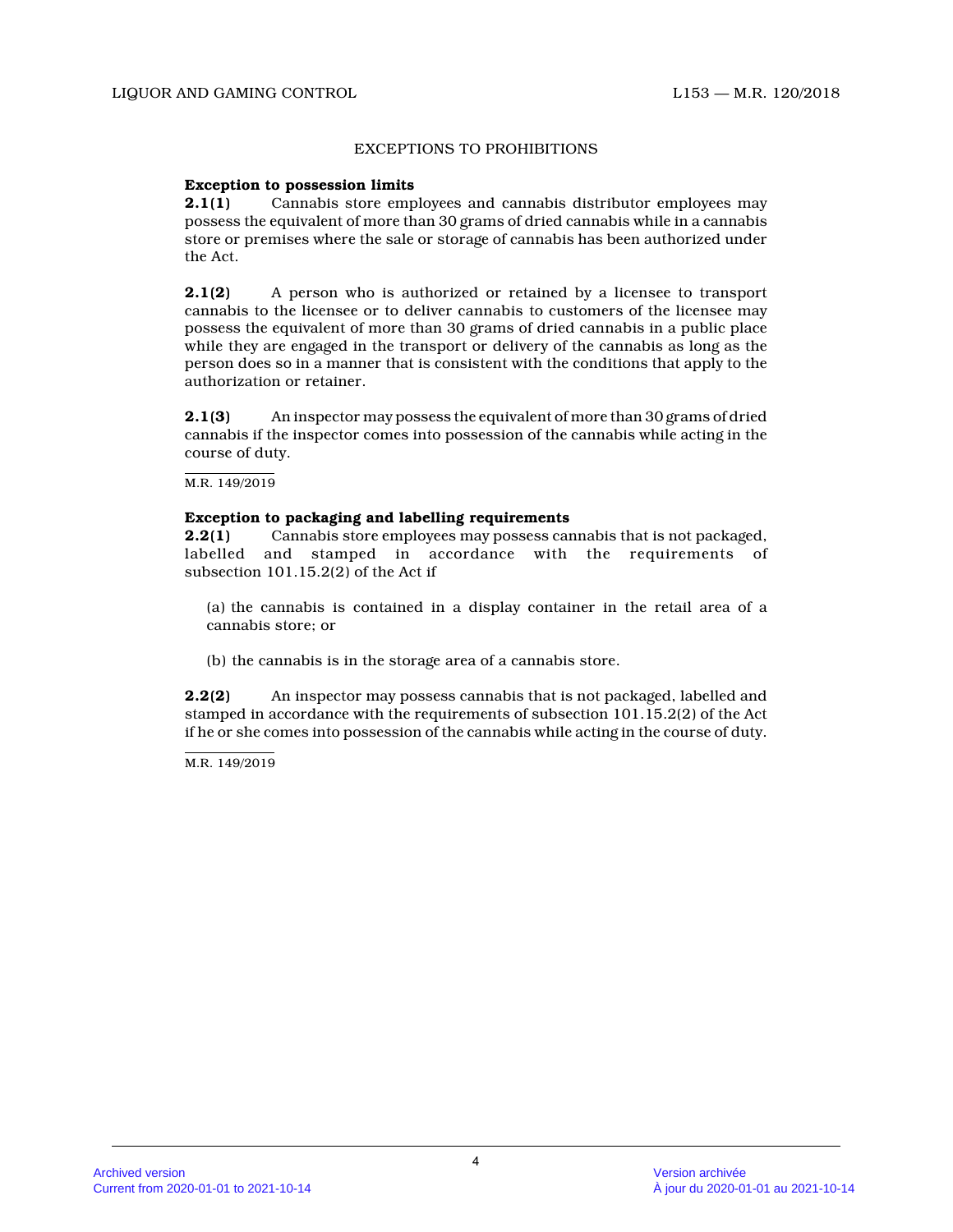# CANNABIS STORES

# SECURITY MEASURES AT CANNABIS STORES

# **Security measures at age-restricted cannabis stores**

**3** The licensee of an age-restricted cannabis store must ensure that

(a) commercial-grade locks are installed on all exterior doors of the cannabis store and the perimeter of the store is secured in a manner that prevents unauthorized access; and

(b) a monitored security alarm system is in operation at all times that detects power outages, unauthorized entry to the cannabis store and any attempts to tamper with the alarm system.

# **Security measures at controlled-access cannabis stores**

**4(1)** The licensee of a controlled-access cannabis store that is located within larger premises which are not operated by the licensee must comply with section 3 in relation to the controlled-access cannabis store .

**4(2)** If a controlled-access cannabis store is located within larger premises operated by the licensee,

(a) section 3 applies to the larger premises operated by the licensee; and

(b) the perimeter of all parts of the cannabis store must be secured in a manner that prevents unauthorized access at all times when the cannabis store is closed.

# **Video surveillance**

**5(1)** A licensee must ensure that a video surveillance system is in continuous operation at the cannabis store.

**5(2)** The video surveillance system at the cannabis store must

(a) record all interior areas of the cannabis store, including the storage area;

(b) record all exterior entrances to the cannabis store or, if the cannabis store is located within larger premises operated by the licensee, all exterior entrances to those premises;

(c) record the area of the cannabis store where sale transactions are concluded;

(d) produce a clear colour image of all areas under surveillance and be capable of reproducing clear colour images from surveillance recordings; and

(e) provide a date and time stamp on each recorded frame.

**5(3)** A licensee must retain all video surveillance recordings for the period specified by the executive director.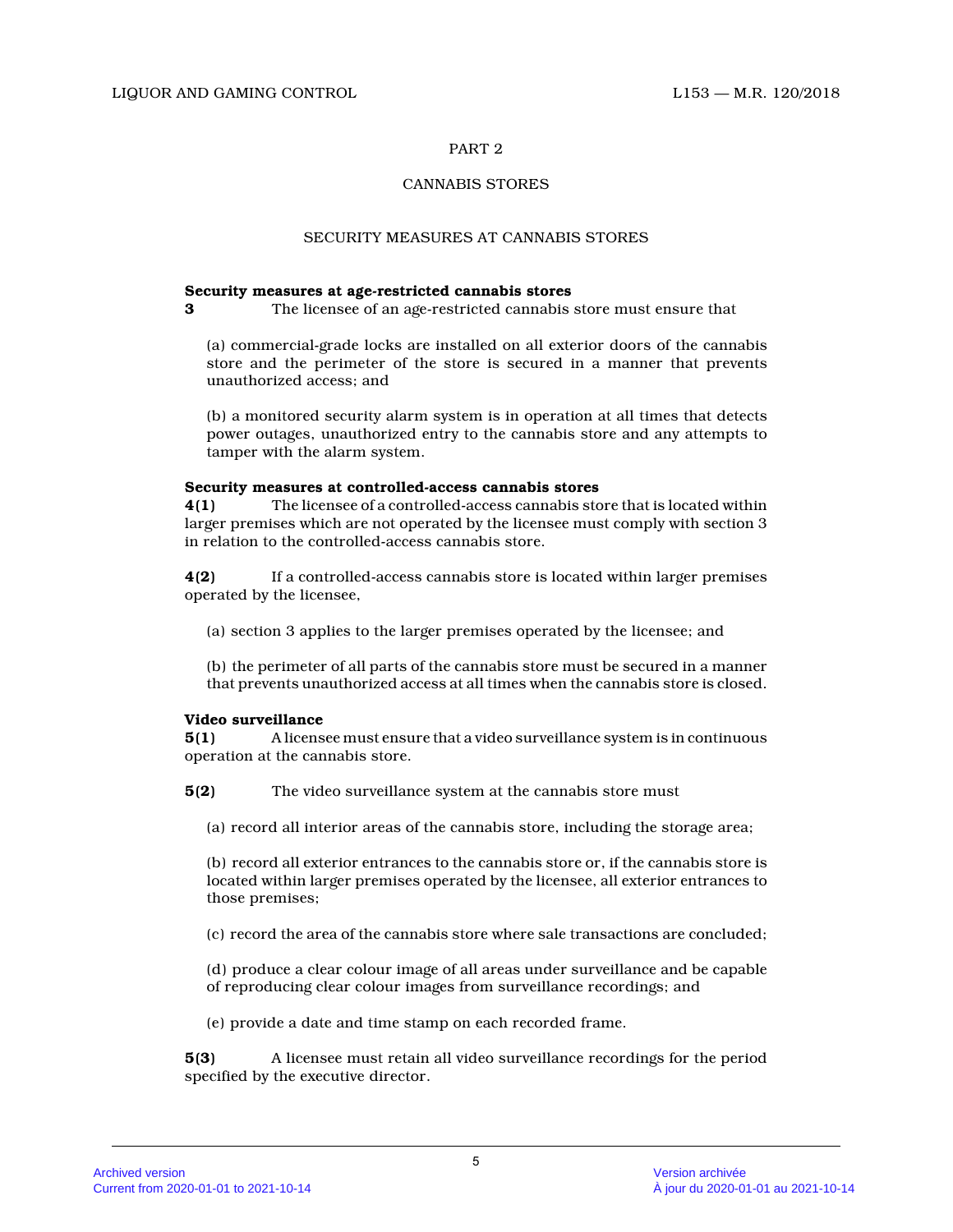**5(4)** A licensee must post a sign in a prominent location within the cannabis store that advises that a video surveillance system is in operation at the cannabis store.

# **Restricted access to storage area**

**6(1)** The storage area of a cannabis store must be locked at all times when cannabis store employees or other authorized persons do not require access to the storage area.

**6(2)** Subject to subsection (3), only cannabis store employees may enter or access the storage area of the cannabis store.

**6(3)** A person who is not a cannabis store employee may enter or access the storage area if

(a) prior to entering or accessing the storage area, the person presents identification that confirms their name to a cannabis store employee; and

(b) the person is accompanied at all times by a cannabis store employee.

# DISPLAY AND SALE OF CANNABIS

# **Sale of cannabis plants and seeds prohibited**

**7** A licensee must not sell live cannabis plants or viable cannabis seeds.

# **Cannabis display requirements**

**8(1)** Subject to subsection (2), all cannabis in the retail area of the cannabis store must be kept in locked cases or containers that can be opened or accessed only by cannabis store employees.

**8(2)** The licensee of an age-restricted cannabis store may keep cannabis in a display container in the retail area of the cannabis store if

(a) the display container is chained or permanently secured in a manner that ensures that it cannot be removed from the store; o r

(b) cannabis store employees keep the display container in their possession at all times when showing it to customers.

# **Handling cannabis prior to purchase prohibited**

**9** A licensee must ensure that customers at the cannabis store are not able to handle cannabis at any time before it has been purchased.

# **Cannabis must remain in original packaging**

**10** Except as permitted by section 11, a licensee must ensure that all cannabis in the cannabis store remains in the same unopened packaging as when it was delivered to the cannabis store.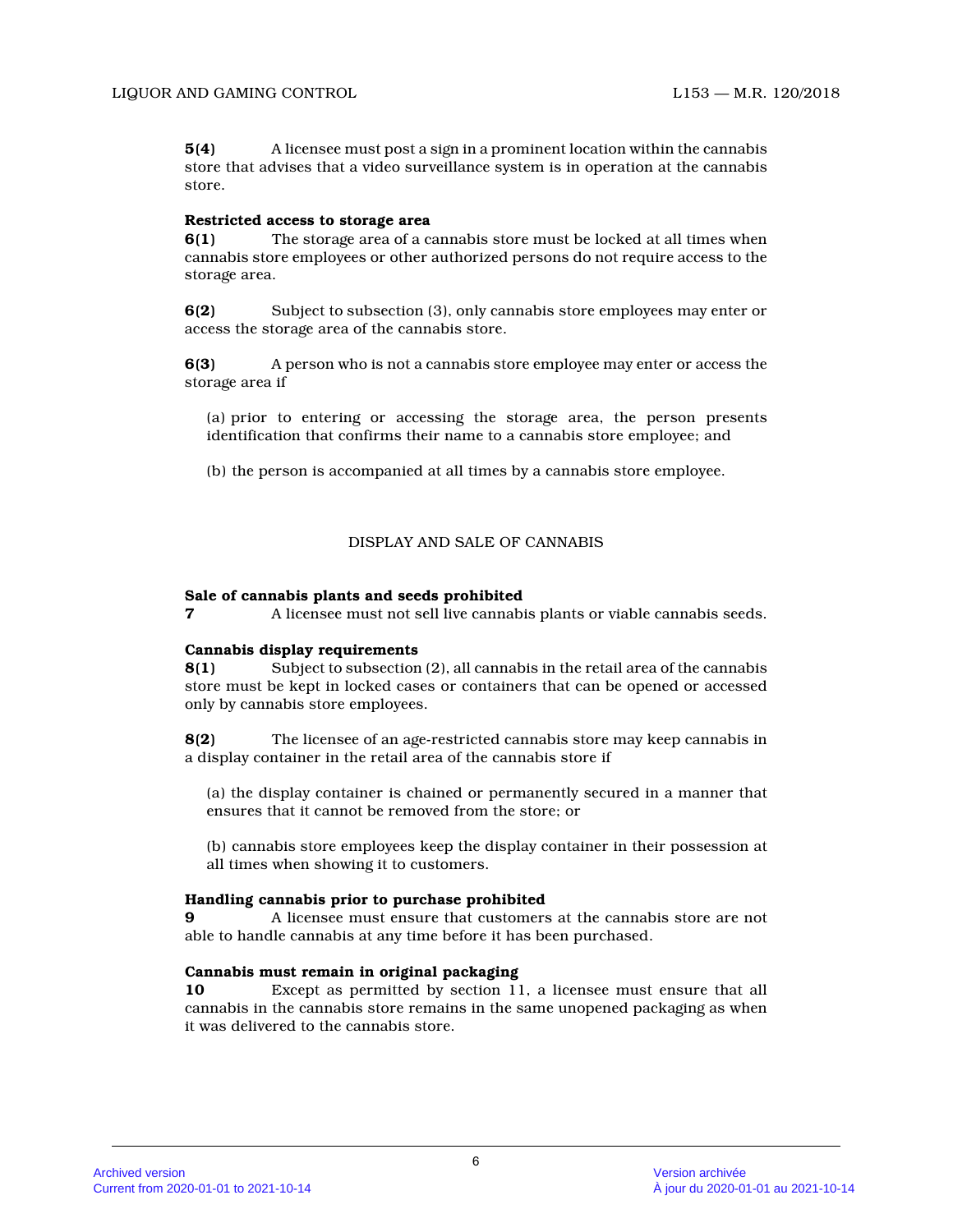# **Cannabis in display containers**

**11(1)** The licensee of an age-restricted cannabis store may remove cannabis from its original package and place it in a display container in the retail area of the cannabis store.

**11(2)** Cannabis that was in a display container must not be sold by a licensee.

# **Product and pricing information in controlled-access store**

**12(1)** Except as permitted under subsection (2), the licensee of a controlled-access cannabis store must not display any promotional information respecting cannabis within the cannabis store.

**12(2)** The licensee of a controlled-access cannabis store may post signs in the store that list the cannabis offered for sale and the applicable price.

# **Cannabis must be sold in original package**

**13** A licensee may sell cannabis only if

(a) it is in the same packaging as when it was delivered to the cannabis store;

(b) the original packaging has not been opened, unsealed or damaged in any way; and

(c) all labels on the original packaging are in place, have not been modified in any way and are not obscured.

# **Maximum amount of cannabis that may be sold**

**14** A licensee must not sell more than 30 g of dried cannabis, or an equivalent amount of one or more other classes of cannabis to a person in a single transaction.

# **Sale of cannabis by employees**

**15** A licensee must not allow any person other than a cannabis store employee to sell cannabis in the cannabis store.

# **Completing transactions at controlled-access cannabis store**

**16** The licensee of a controlled-access cannabis store must ensure that all purchases are concluded at the cannabis store before the customer leaves with the cannabis in their possession.

PROOF OF AGE

# **Proof of age**

**17(1)** If a person who appears to be under 19 years of age

(a) attempts to enter an age-restricted cannabis store; or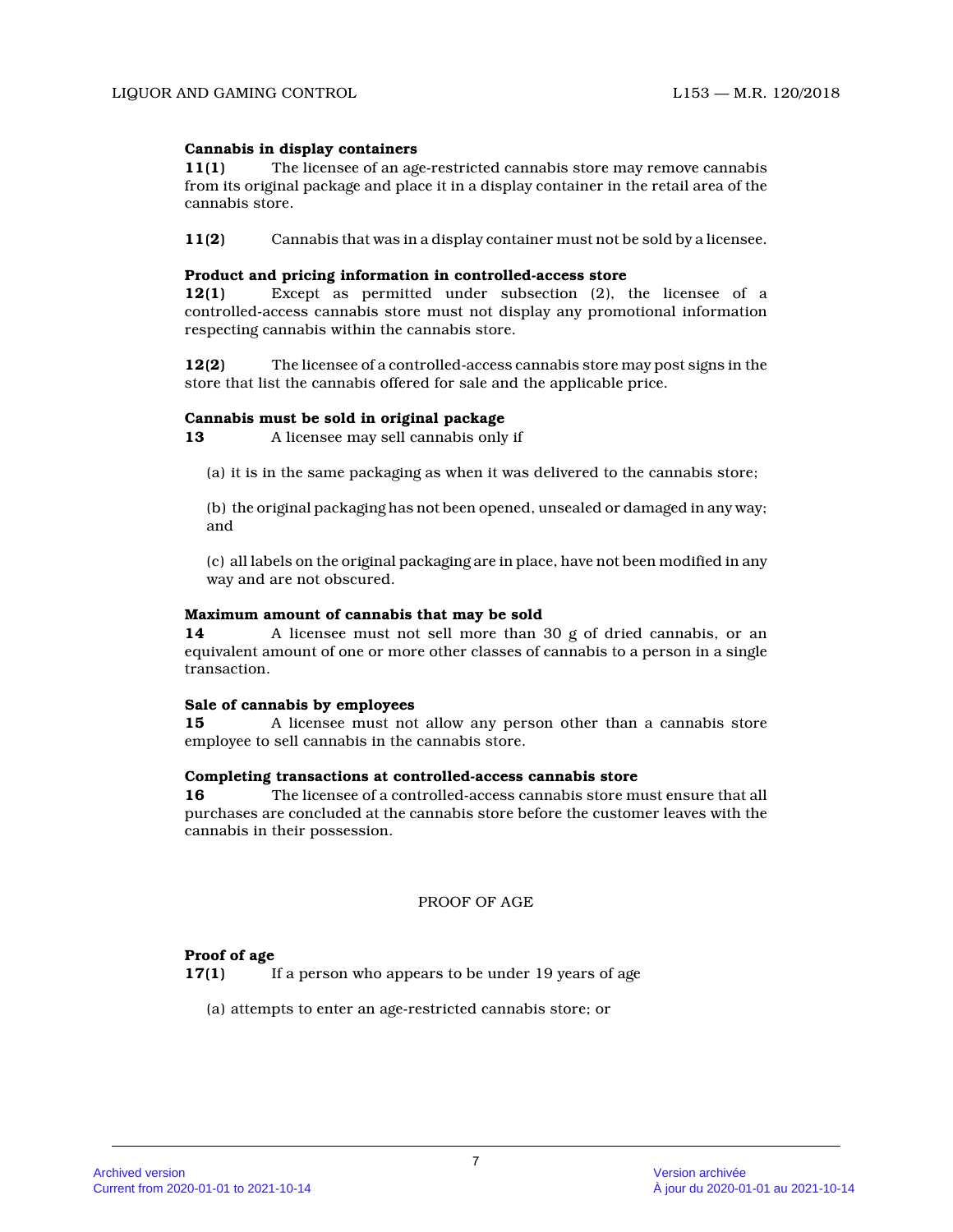(b) attempts to purchase cannabis at a cannabis store;

a cannabis store employee must require that person to produce one of the authorized types of identification set out in subsection (2) that confirms that the person is 19 years of age or older.

**17(2)** A person who is required to produce identification under subsection (1) must produce one of the following types of identification that belongs to the person:

(a) a valid passport;

(b) a valid driver's licence;

(c) a valid identification card issued by Manitoba Public Insurance;

(d) a valid Secure Certificate of Indian Status issued by the Government of Canada;

(e) two valid pieces of government-issued identification, with at least one piece of identification containing a photograph of the person.

**17(3)** If the person refuses or is unable to produce the required identification, the cannabis store employee must require the person to leave the cannabis store and must not sell cannabis to the person.

# REMOTE ORDERS AND DELIVERY

#### **Online sales**

**18** A licensee may only accept online remote orders that are submitted to a website operated by the licensee.

# **Age verification**

**19** A licensee must ensure that all measures specified by the executive director to prevent persons under 19 years of age from submitting remote orders are employed at the cannabis store.

#### **Payment prior to delivery**

**20** Payment for remote orders must be processed by the licensee before the cannabis is sent for delivery from the cannabis store.

#### **Packaging requirements**

**21** A licensee must ensure that all cannabis is delivered to a purchaser in a package that

(a) prevents persons from viewing the contents of the package without opening the package;

(b) is sealed so that the cannabis cannot be removed from the package without breaking the seal;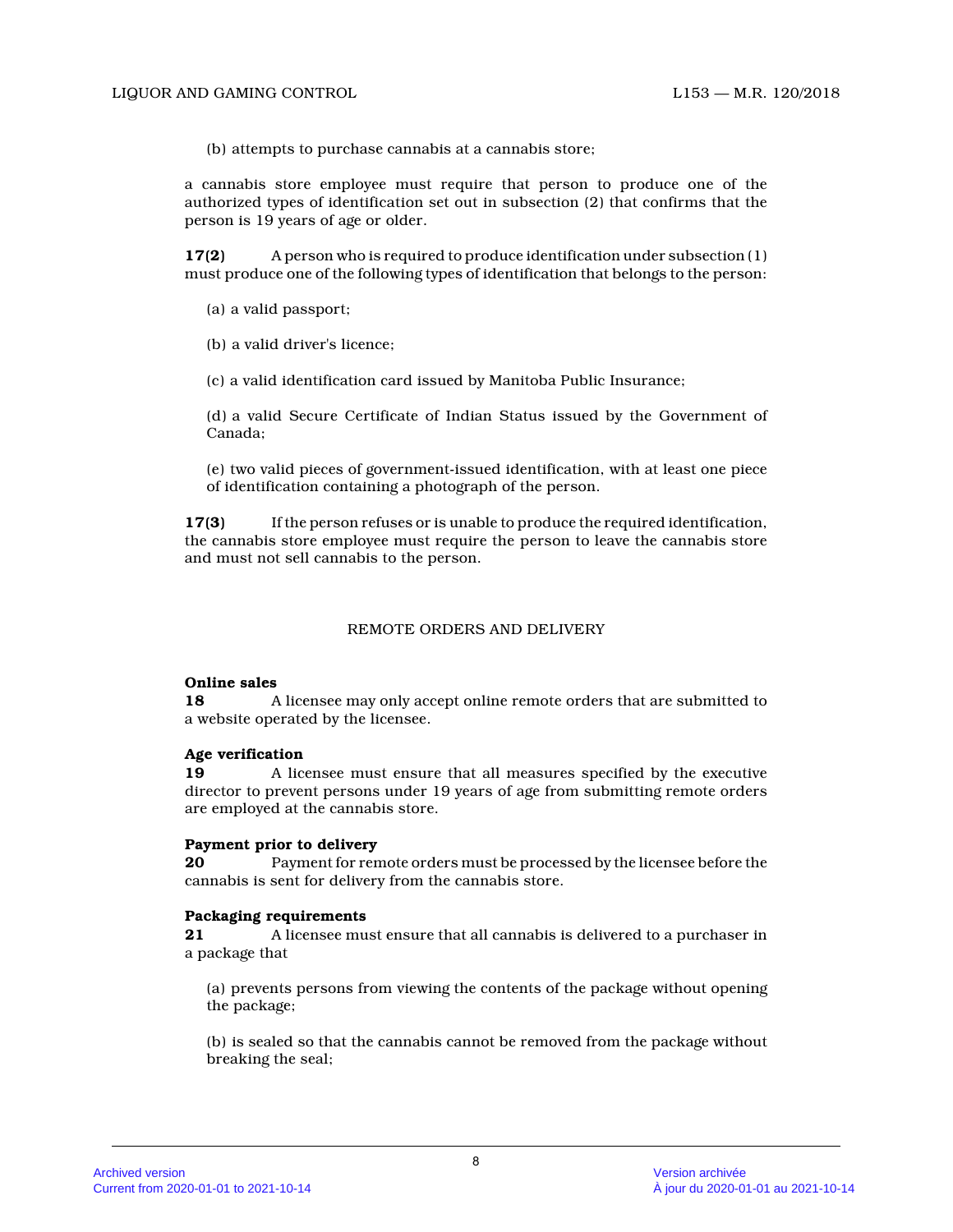(c) is constructed of material and designed so that it will not open while being transported; and

(d) prevents the escape of cannabis odour.

### **Delivery requirements**

**22(1)** A licensee must ensure that all deliveries of cannabis to customers comply with requirements specified by the executive director.

**22(2)** A licensee must not place more than 30 g of dried cannabis, or an equivalent amount of one or more other classes of cannabis, in a single package for delivery to a customer.

## INVENTORY AND SALES RECORDS

### **Inventory management system**

**23** A licensee must maintain an inventory management system that

- (a) tracks cannabis inventory at the cannabis store on an ongoing basis;
- (b) has a point-of-sale system;

(c) enables the tracking of cannabis inventory by universal product code (UPC); and

(d) identifies all cannabis available for sale and cannabis that cannot be sold.

#### **Inventory records**

**24** A licensee must maintain records, for a period specified by the executive director, respecting the following:

- (a) cannabis received;
- (b) cannabis available for sale;

(c) cannabis that is not available for sale due to usage in display containers, damage to packaging or quality control issues;

- (d) cannabis subject to recall;
- (e) cannabis sold, based on universal product code (UPC);
- (f) any additional matters specified by the executive director.

# **Reporting on inventory**

**25(1)** A licensee must provide the executive director with reports on the matters set out in section 24, in the form and by a deadline specified by the executive director.

**25(2)** A licensee must notify the executive director as soon as reasonably practicable after discovering any inventory discrepancies.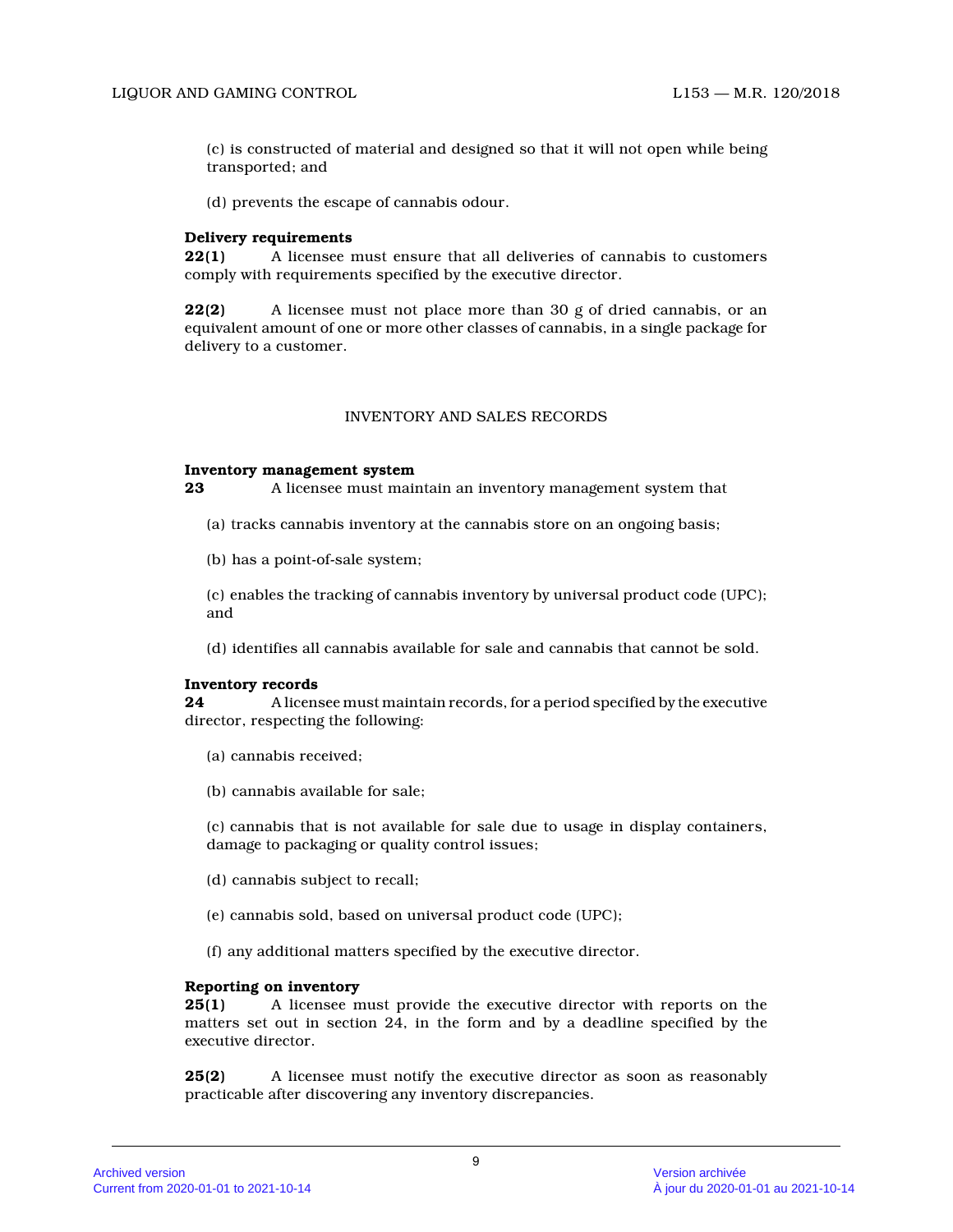# **Inventory and sales records**

**26** A licensee must keep records of all inventory counts and sales and supporting documentation for two years.

# MISCELLANEOUS PROVISIONS RE CANNABIS STORES

# **Posting licence**

**27(1)** A licensee must keep the retail cannabis licence posted in a conspicuous place in the cannabis store.

**27(2)** A licensee that operates a website must post the retail cannabis licence number in a conspicuous place on the website.

# **Off-site storage location requirements**

**28(1)** A licensee may store cannabis at a location outside the cannabis store only if the executive director has given written approval authorizing cannabis storage at that location.

**28(2)** Sections 3, 5 and 6 apply, with necessary changes, to an authorized off-site storage location.

# **Sale of organic solvents prohibited**

**29(1)** A licensee must not sell organic solvents at the cannabis store.

**29(2)** In subsection (1), **"organic solvent"** means an organic compound that is explosive or highly flammable, including petroleum naptha and compressed liquid hydrocarbons such as butane, isobutane, propane and propylene.

# **Materials to purchasers**

**30** A licensee must ensure that every purchaser of cannabis receives written materials respecting cannabis that have been approved by the authority.

# **No return of cannabis**

**31** A licensee must not accept a return of cannabis, except in the case of cannabis that is the subject of a recall.

# **Treatment of cannabis that cannot be sold**

**32(1)** A licensee must keep in a separate part of the storage area all cannabis that cannot be sold because it has been used in display containers, its packaging has been damaged or due to quality control issues.

**32(2)** A licensee must dispose of all cannabis referred to in subsection (1) in the manner specified by the executive director.

# **Employee and storage area access records**

**33(1)** A licensee must keep a daily record of

(a) the cannabis store employees who are on duty that day; and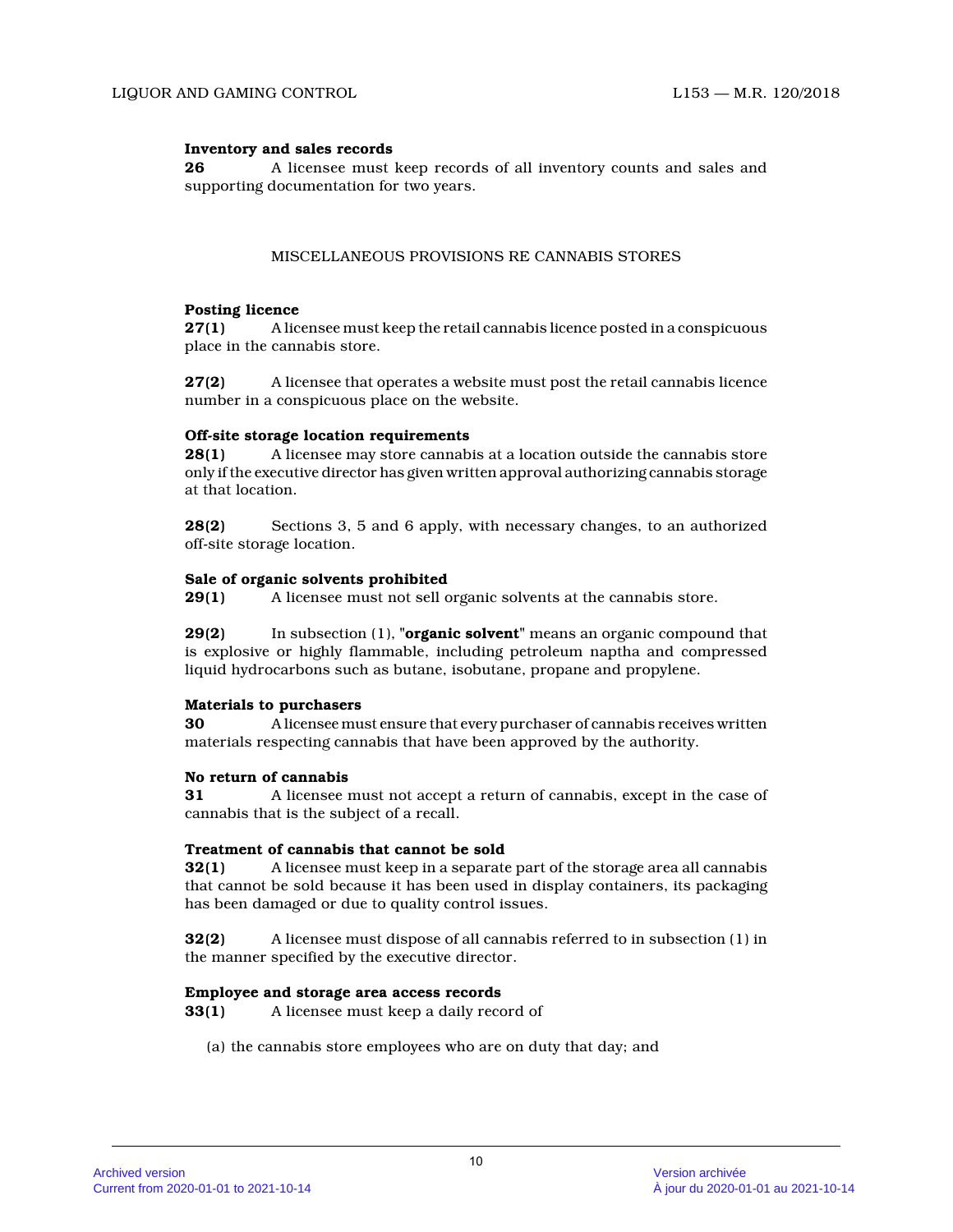(b) the name of any person who is not a cannabis store employee who enters or accesses the storage area that day, and the time that person entered or accessed the storage area.

**33(2)** A licensee must retain the records required under subsection (1) for the period specified by the executive director.

# **Employment of young persons**

**34(1)** The licensee of an age-restricted cannabis store must not employ any person under 19 years of age.

**34(2)** The licensee of a controlled-access cannabis store must ensure that only employees who are 19 years of age or older may be involved in the sale, handling or transportation of cannabis.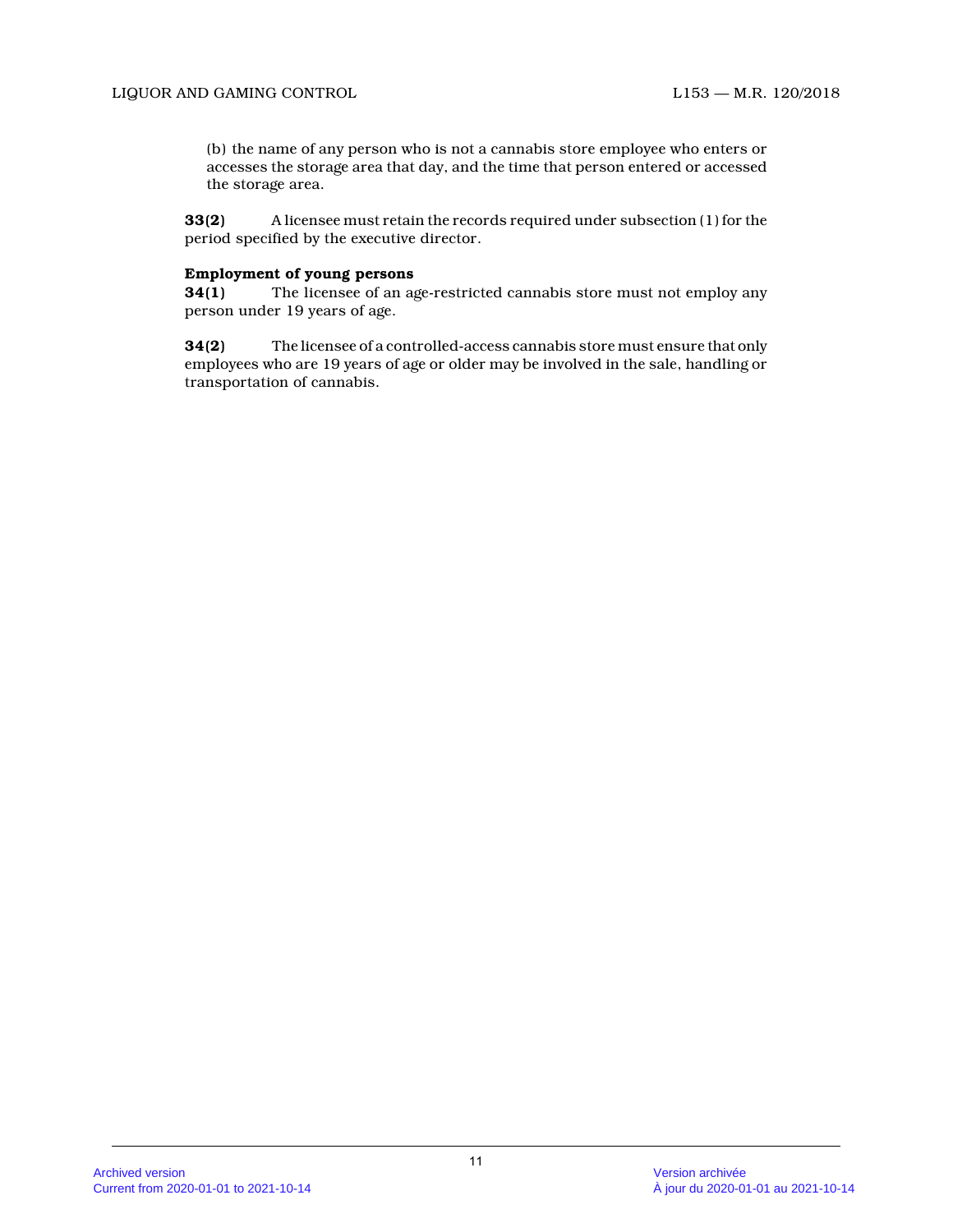# CANNABIS DISTRIBUTORS

## SECURITY MEASURES

# **Storage facility approval required**

**35** A licensee may store cannabis only at a location that has been approved by the executive director.

### **Security measures at cannabis storage facility**

**36** Sections 3 and 5 apply, with necessary changes, to a cannabis storage facility operated by a licensee.

# **Restricted access to storage facility**

**37(1)** Subject to subsection (2), only cannabis distributor employees may enter or access a cannabis storage facility operated by a licensee.

**37(2)** A person who is not a cannabis distributor employee may enter a cannabis storage facility operated by a licensee if

(a) prior to entering or accessing the storage facility, the person presents identification that confirms their name to a cannabis distributor employee; and

(b) the person is accompanied at all times by a cannabis distributor employee.

# **Employee and storage facility access records**

**38(1)** A licensee who operates a cannabis storage facility must keep a daily record of

(a) the cannabis distributor employees who are on duty at the facility that day; and

(b) the name of any person who is not a cannabis distributor employee who enters the facility that day, and the time that person entered the facility.

**38(2)** A licensee must retain the records required under subsection (1) for the period specified by the executive director.

# **No employment of young persons**

**39** A licensee must not employ any person under 19 years of age.

# OPERATIONS

# **Cannabis to remain in original packaging**

**40** All cannabis delivered by a licensee to cannabis stores must be in the original packaging used by the cannabis producer.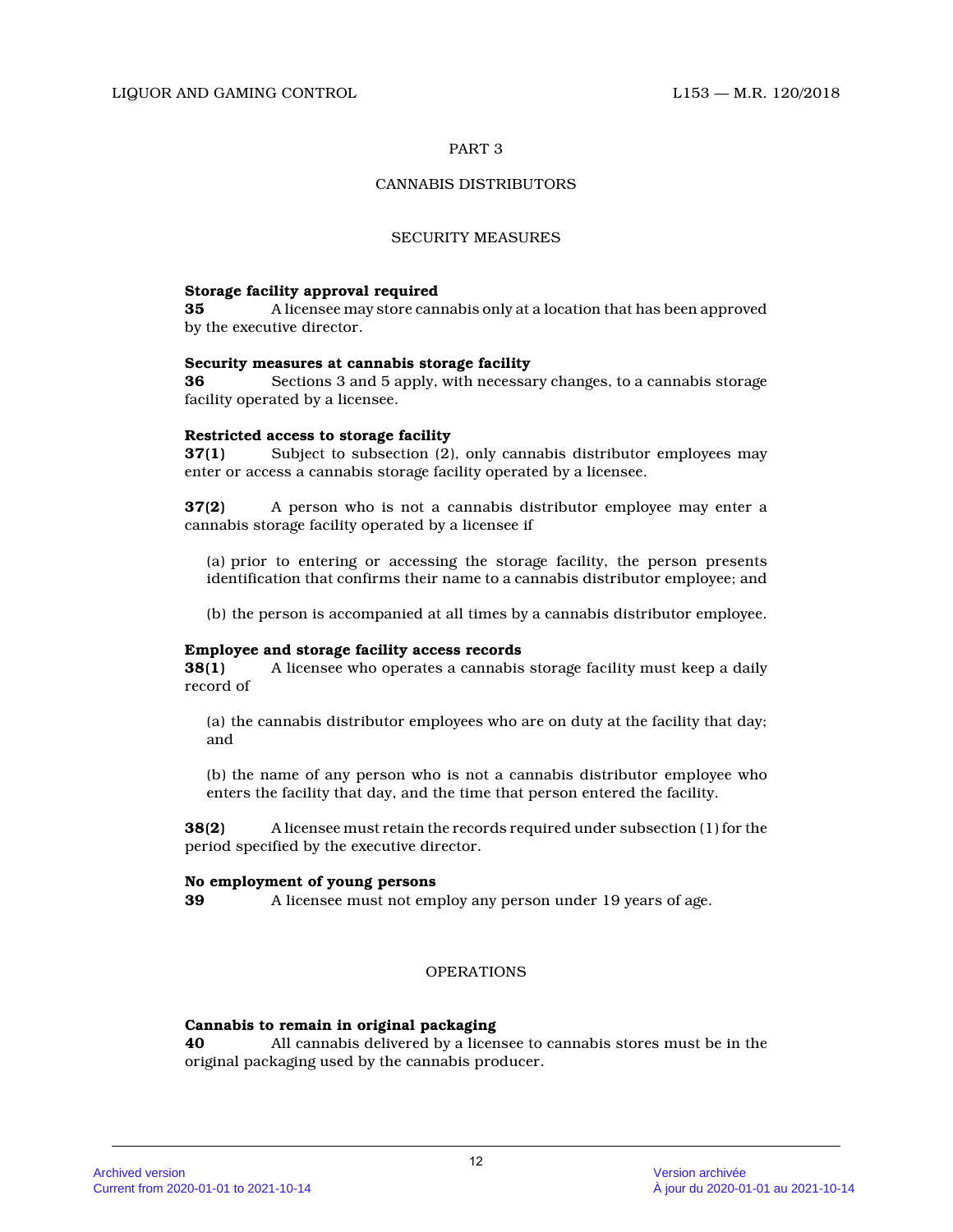# **Delivery requirements**

**41** A licensee must ensure that all deliveries of cannabis to cannabis stores comply with requirements specified by the executive director.

# **Disposal of cannabis that cannot be sold**

**42** A licensee must dispose, in the manner specified by the executive director, of all cannabis that cannot be sold at a cannabis store because it has been used in display containers, its packaging has been damaged or due to quality control issues.

# RECORDS AND REPORTING

### **Inventory management system**

**43** A licensee must maintain an inventory management system that

(a) tracks cannabis inventory on an ongoing basis;

(b) enables the tracking of cannabis inventory by universal product code (UPC); and

(c) identifies all cannabis available for sale and cannabis that cannot be sold.

### **Inventory records**

**44(1)** A licensee must maintain records, for a period specified by the executive director, respecting the following:

- (a) cannabis received;
- (b) cannabis available for sale;
- (c) cannabis used by the licensee for promotional or marketing purposes;

(d) cannabis that is not available for sale due to damage to packaging or quality control issues;

(e) cannabis subject to recall;

- (f) cannabis sold, based on universal product code (UPC);
- (g) any additional matters specified by the executive director.

**44(2)** The records under subsection (1) must be maintained for a period specified by the executive director.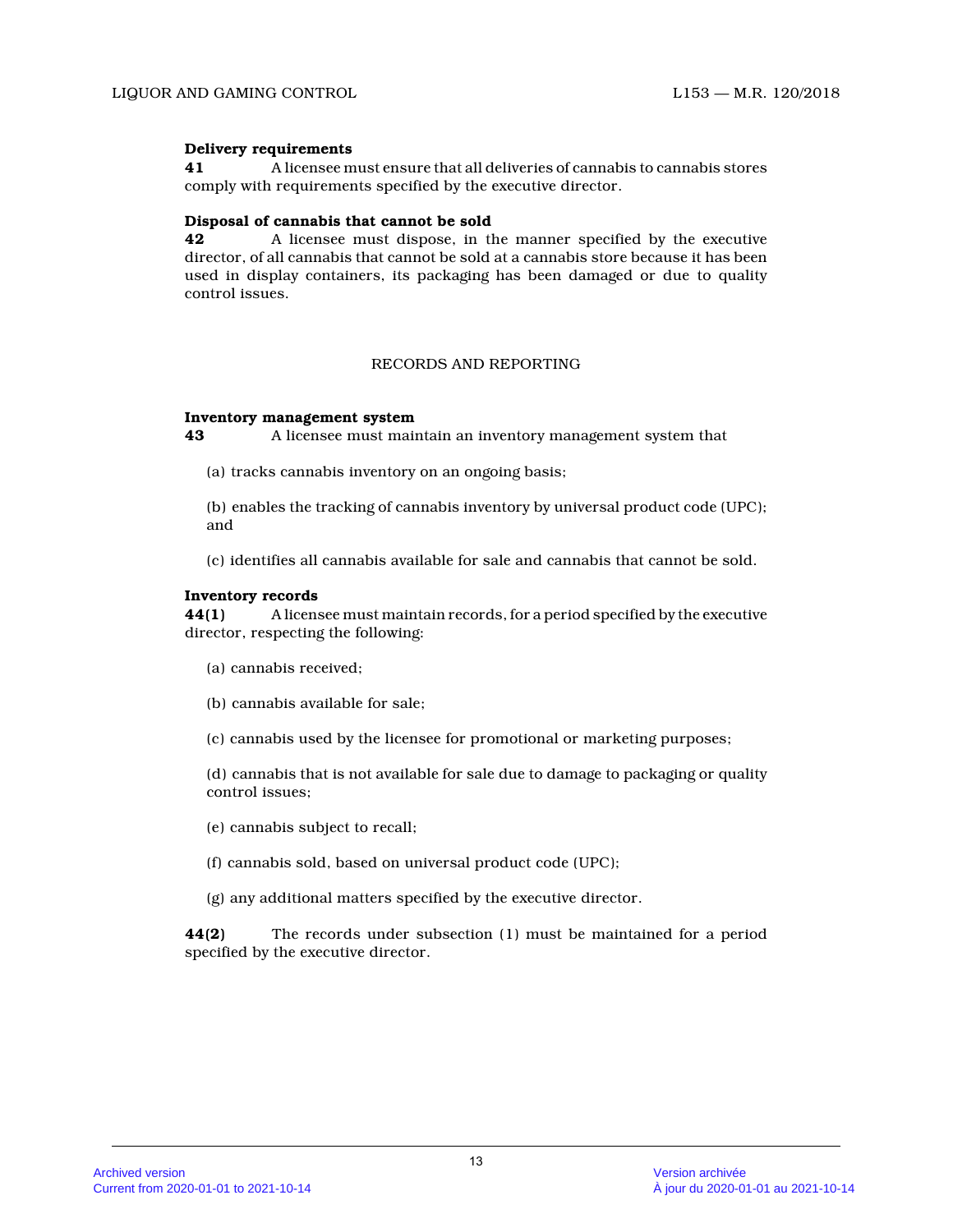# **Reporting on inventory**

**45(1)** A licensee must provide the executive director with reports on the matters set out in section 44, in the form and by a deadline specified by the executive director.

**45(2)** A licensee must notify the executive director as soon as reasonably practicable after discovering any inventory discrepancies.

# **Inventory and sales records**

**46** A licensee must keep records of all inventory counts and sales and supporting documentation for the current year and the two previous years.